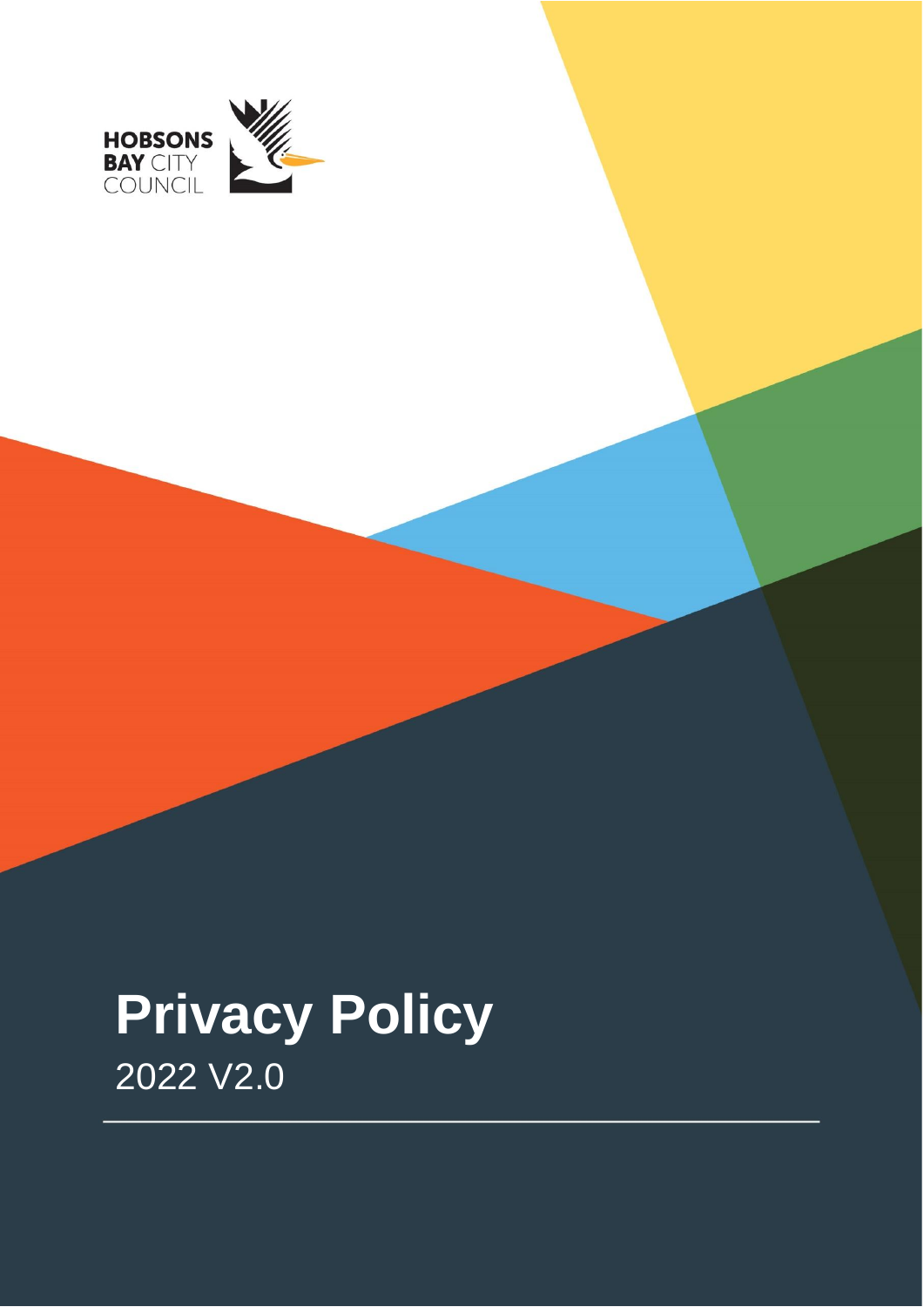#### **Acknowledgment of Country**

Council acknowledges the Bunurong People of the Kulin Nation as the Traditional Owners of these municipal lands and waterways, and we pay our respects to Elders past, present and emerging.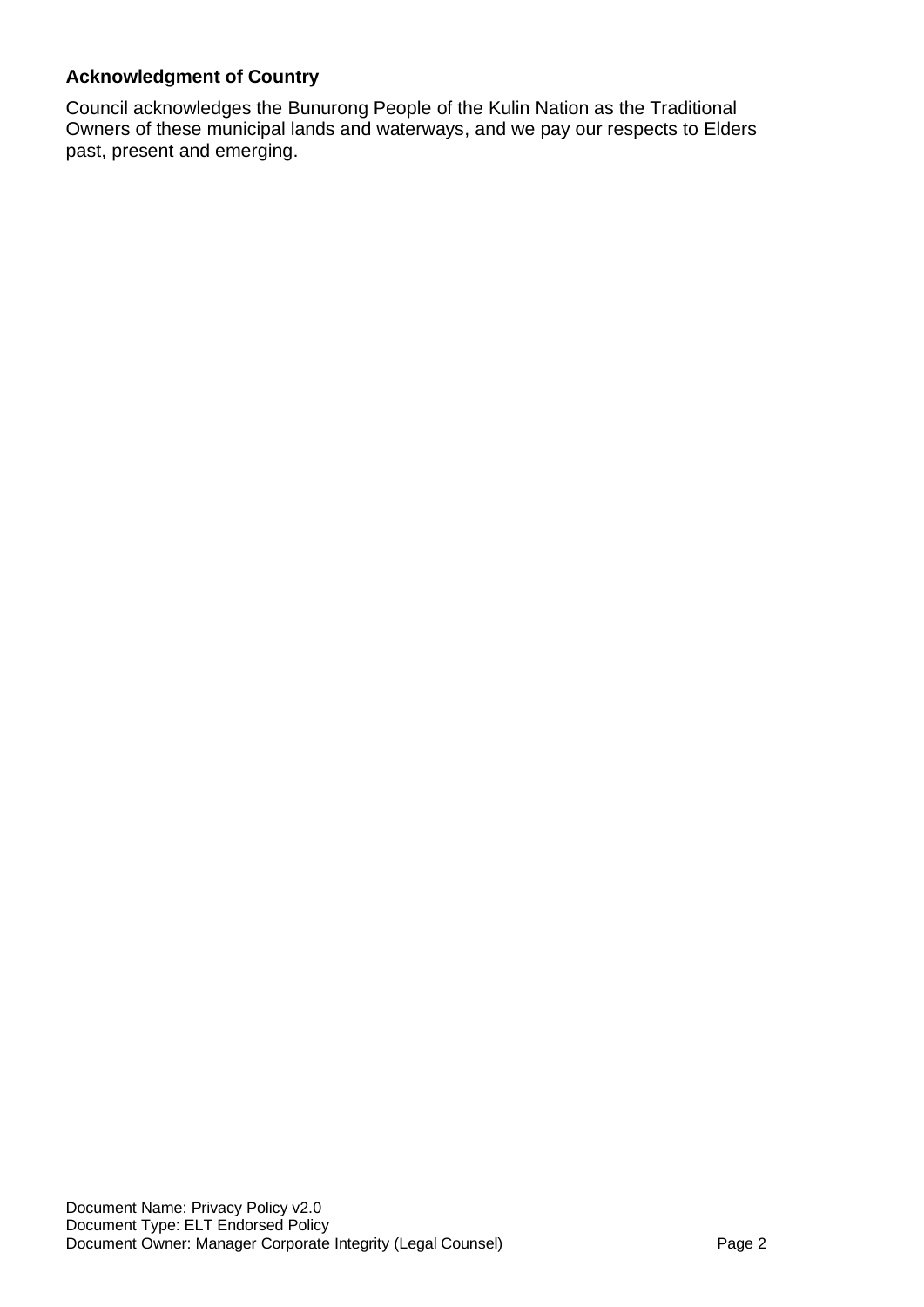## Contents

| 6.1.                                                                                                                                              |  |  |  |  |
|---------------------------------------------------------------------------------------------------------------------------------------------------|--|--|--|--|
| Privacy Principle 1 - Collection of Personal or Health Information 7<br>6.2.                                                                      |  |  |  |  |
| 6.3.                                                                                                                                              |  |  |  |  |
| 6.4.                                                                                                                                              |  |  |  |  |
| 6.5.                                                                                                                                              |  |  |  |  |
| 6.6.                                                                                                                                              |  |  |  |  |
| 6.7.                                                                                                                                              |  |  |  |  |
| 6.8.                                                                                                                                              |  |  |  |  |
| 6.9.                                                                                                                                              |  |  |  |  |
| 6.10.                                                                                                                                             |  |  |  |  |
| 7. Closed Circuit Television (CCTV), Time Lapse Photography and Drones 11                                                                         |  |  |  |  |
|                                                                                                                                                   |  |  |  |  |
|                                                                                                                                                   |  |  |  |  |
|                                                                                                                                                   |  |  |  |  |
|                                                                                                                                                   |  |  |  |  |
|                                                                                                                                                   |  |  |  |  |
|                                                                                                                                                   |  |  |  |  |
|                                                                                                                                                   |  |  |  |  |
|                                                                                                                                                   |  |  |  |  |
|                                                                                                                                                   |  |  |  |  |
| Document Name: Privacy Policy v2.0<br>Document Type: ELT Endorsed Policy<br>Document Owner: Manager Corporate Integrity (Legal Counsel)<br>Page 3 |  |  |  |  |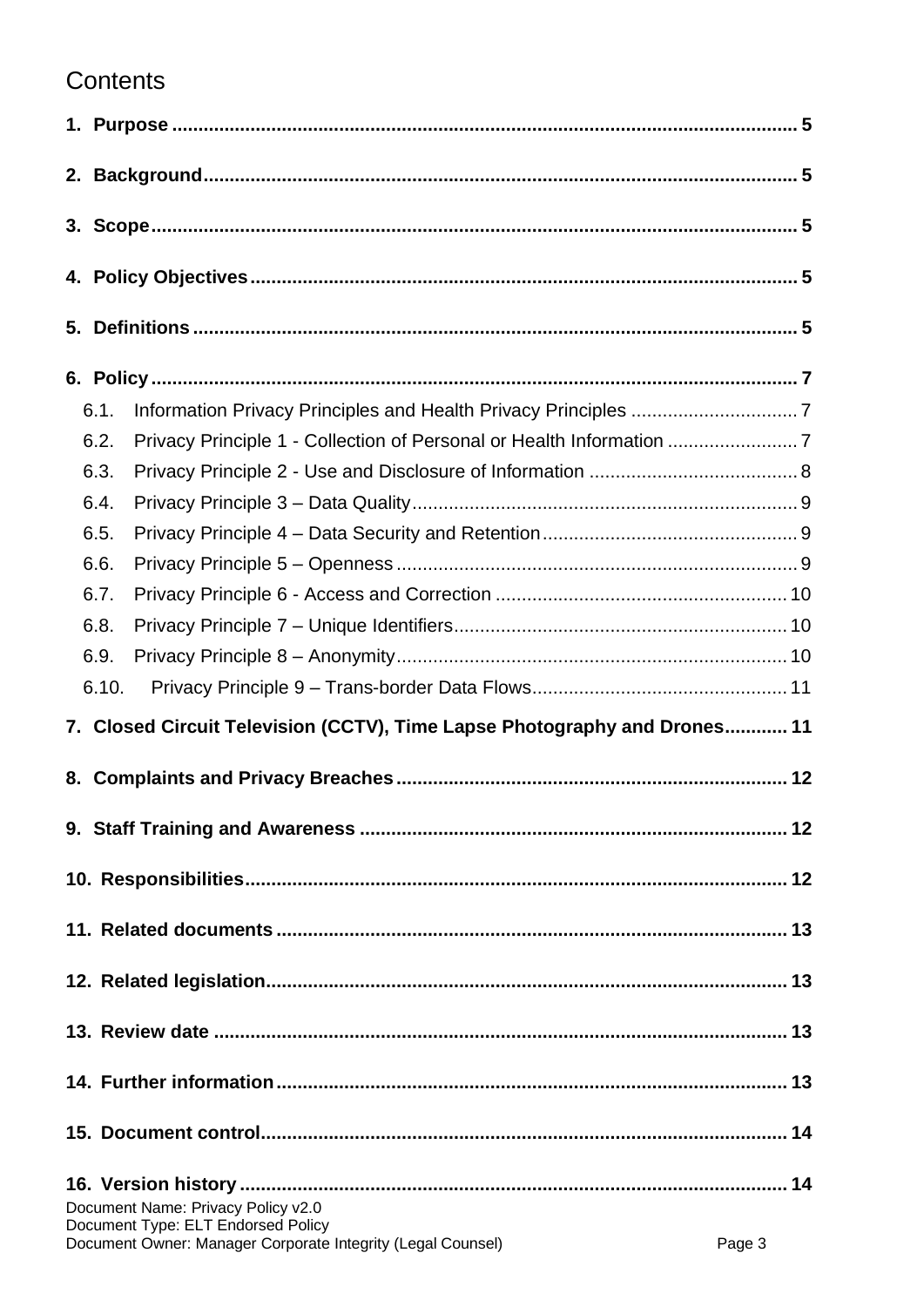|--|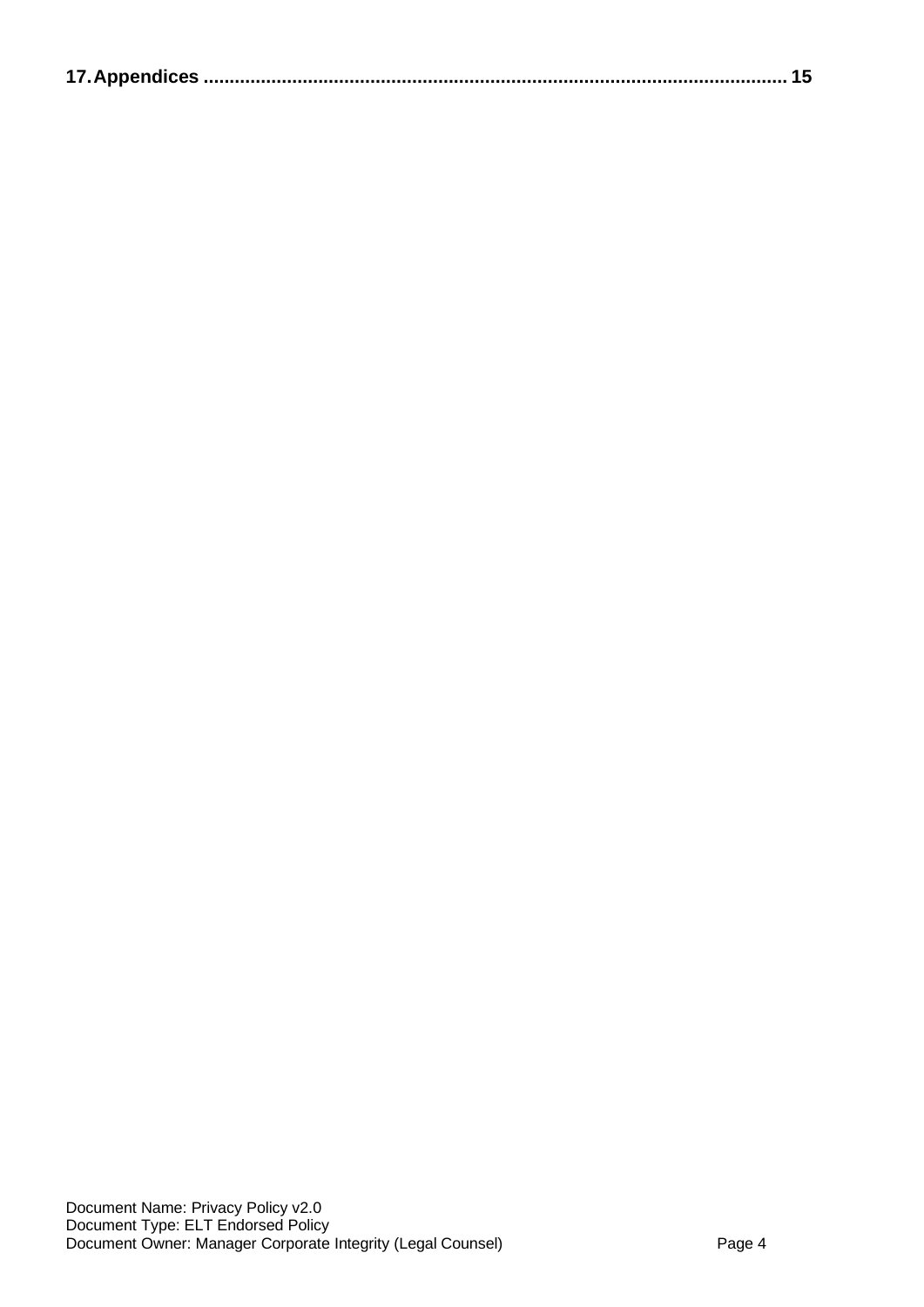## <span id="page-4-0"></span>1.Purpose

To meet the IPP's and HPP's in relation to managing and handling personal and health information within Council.

Hobsons Bay City Council is strongly committed to protecting and preserving an individual's right to privacy and to the responsible and fair handling of their personal, sensitive and health information. Council is committed to full compliance with its obligations under the Privacy and Data Protection Act 2014 and the Health Records Act 2001 as detailed in each of the Information Privacy Principles (IPP's) (Refer to Page 15) and the Health Privacy Principles (HPP's) (Refer to Page 16).

## <span id="page-4-1"></span>2.Background

Since 1 July 2002, all Victorian Councils have been required to comply with the *Privacy and Data Protection Act* 2014 (previously known as the *Information Privacy Act* 2000) and the *Health Records Act* 2001. The Privacy and Data Protection Act 2014 regulates the management, collection, use and disclosure of 'personal information' and 'sensitive information', whilst the Health Records Act 2001 regulates the management, collection and use and disclosure of 'health information'.

## <span id="page-4-2"></span>3.Scope

This policy applies to all Councillors, Council employees, volunteers, those on work experience at Hobsons Bay and contractors working for Hobsons Bay City Council. This policy covers all personal and health information about an individual that is collected, stored, used or disclosed by Council in person, over the telephone, as correspondence or on forms (both paper or electronically) or through Council's social media and web sites.

# <span id="page-4-3"></span>4.Policy Objectives

This policy aims to:

- provide a regime for the responsible collection, storage, handling and disclosure of personal and health information
- provide individuals with the right of access and correction to personal and health information about themselves held by Council.

# <span id="page-4-4"></span>5. Definitions

| <b>Personal information</b>  | information or an opinion, whether true or<br>not, about an individual whose identity is<br>apparent, or can reasonably be<br>ascertained, from the information or<br>opinion.                                          |
|------------------------------|-------------------------------------------------------------------------------------------------------------------------------------------------------------------------------------------------------------------------|
| <b>Sensitive Information</b> | personal information or an opinion about<br>an individual's racial or ethnic origin,<br>political opinions, trade union<br>membership, philosophical or religious<br>beliefs, sexual preferences or criminal<br>record. |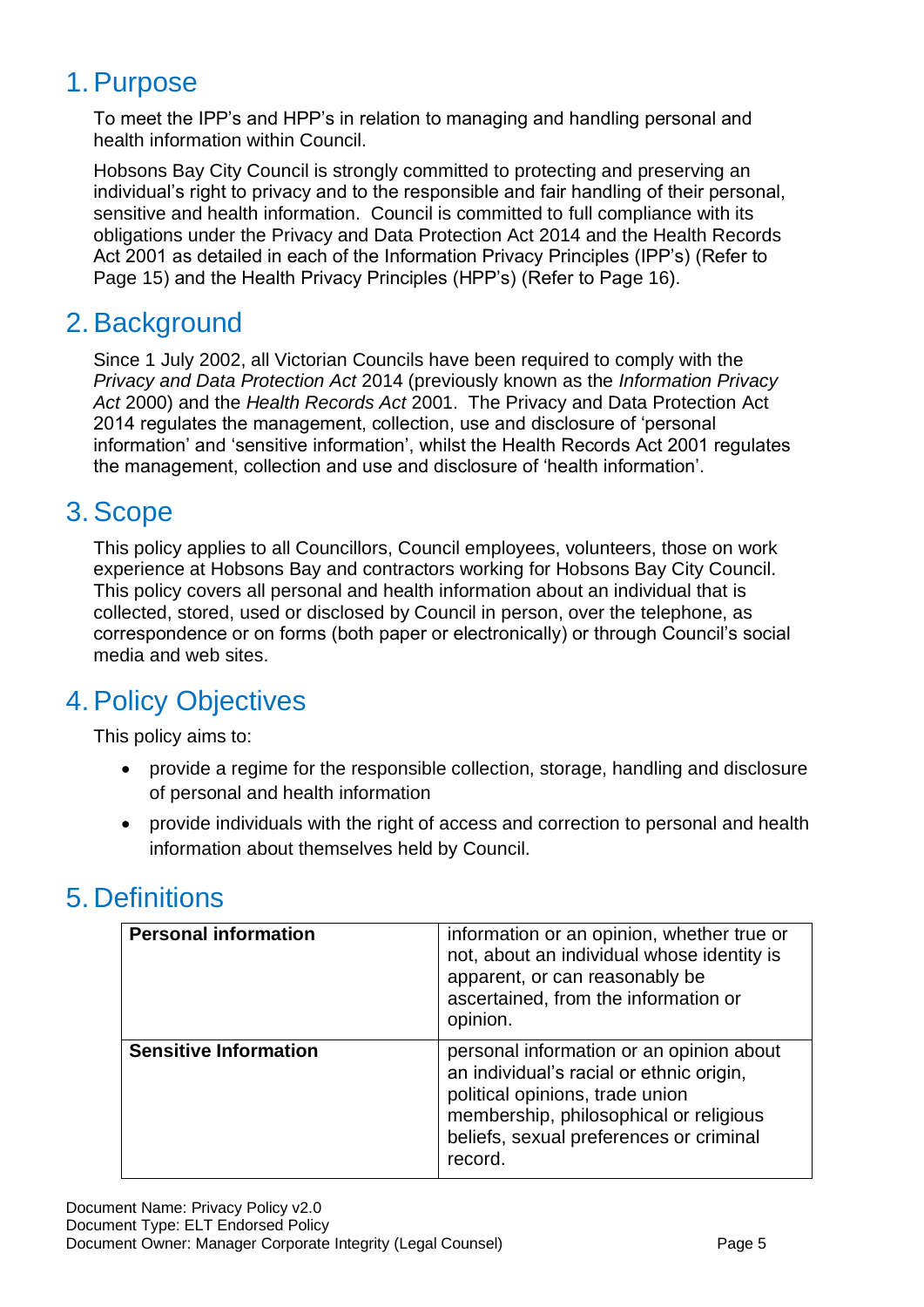| <b>Health Information</b>             | information or an opinion about the<br>physical, mental or psychological health,<br>or disability of an individual or a health<br>service provided or to be provided to an<br>individual.                                                                                                                                                                                                                                                                                                                                            |
|---------------------------------------|--------------------------------------------------------------------------------------------------------------------------------------------------------------------------------------------------------------------------------------------------------------------------------------------------------------------------------------------------------------------------------------------------------------------------------------------------------------------------------------------------------------------------------------|
| <b>Health services</b>                | an activity that is intended or claimed to<br>assess, maintain or improve an<br>individual's health, to diagnose the<br>individual's illness, injury or disability or to<br>treat an individual's illness, injury or<br>disability.                                                                                                                                                                                                                                                                                                  |
| <b>Health services provider</b>       | an organisation that provides a health<br>service in Victoria to the extent that it<br>provides a service but does not include<br>those providers specifically exempted for<br>the purposes of the HAS.                                                                                                                                                                                                                                                                                                                              |
| <b>Information Privacy Principles</b> | (IPP's) are the ten principles established<br>by the Privacy and Data Protection Act<br>2014 that regulate how the Council will<br>collect, hold, manage, use, disclose or<br>transfer personal information.                                                                                                                                                                                                                                                                                                                         |
| <b>Health Privacy Principles</b>      | (HPP's) are the eleven principles<br>established by the Health Records Act<br>2001 that regulate how the Council as a<br>health service provider will collect, hold,<br>manage, use, disclose or transfer health<br>information.                                                                                                                                                                                                                                                                                                     |
| <b>Public Registers</b>               | documents that Council is required to<br>make publicly available in accordance<br>with State Government legislation. Public<br>Registers may contain personal<br>information and are open to inspection by<br>members of the public. Examples of<br>public registers maintained by Council<br>include a register of building permits<br>pursuant to Section 31 of the Building Act<br>1993 and a register of occupancy permits<br>and temporary approvals received by<br>Council pursuant to Section 74 of the<br>Building Act 1993. |
| Unique identifier                     | typically a number assigned by an<br>organisation to an individual uniquely to<br>identify that individual for the purposes of<br>the operations of the organisation but<br>does not include an identifier that<br>consists only of the individual's name but<br>does not include an identifier within the<br>meaning of the Health Records Act 2001.                                                                                                                                                                                |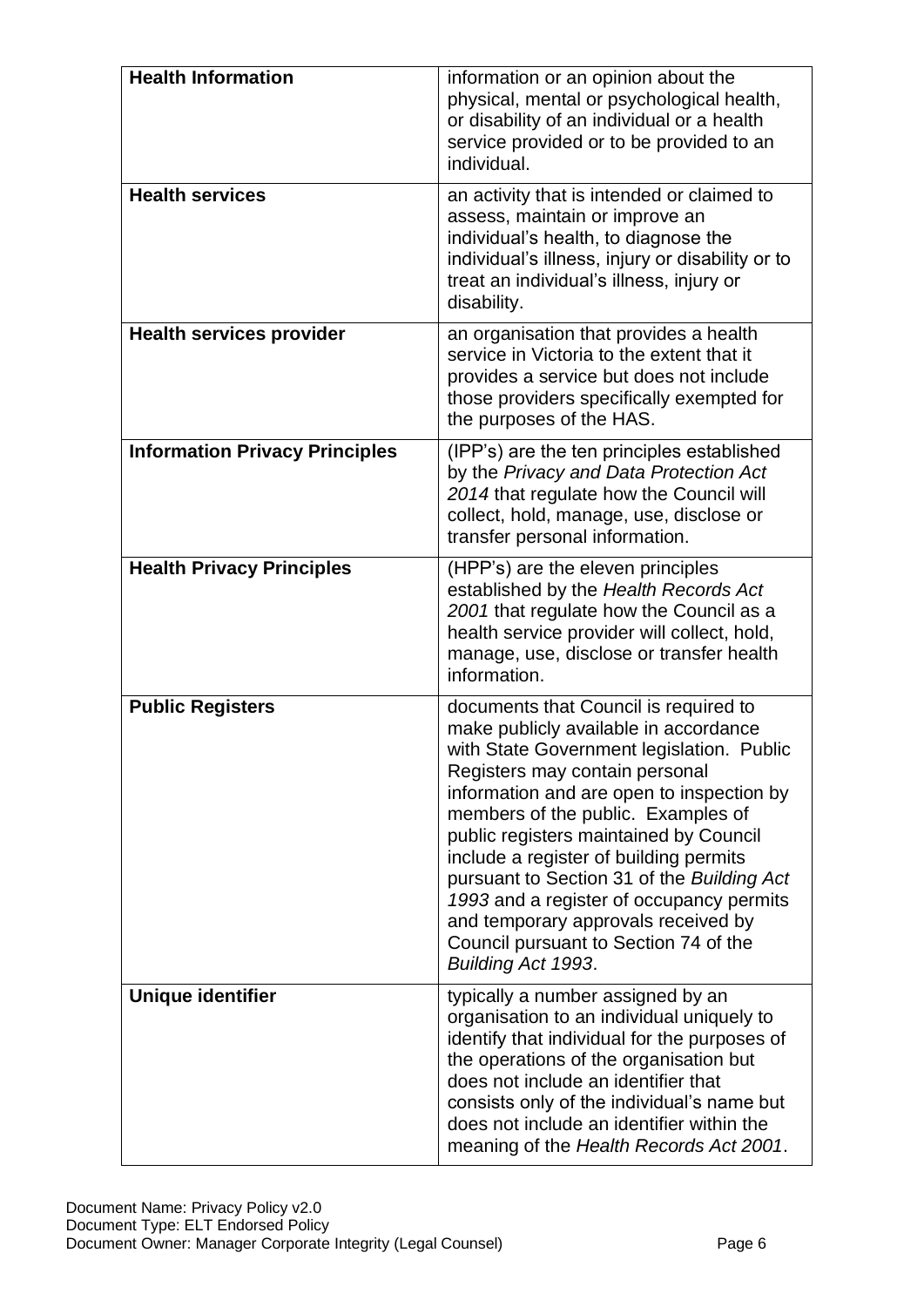| <b>Primary purpose</b>              | the purpose(s) for which an individual's<br>health information was collected.                                                                                                                                                                                                                                                                                                                                                                |
|-------------------------------------|----------------------------------------------------------------------------------------------------------------------------------------------------------------------------------------------------------------------------------------------------------------------------------------------------------------------------------------------------------------------------------------------------------------------------------------------|
| <b>Secondary purpose</b>            | a purpose(s) related to the primary<br>purpose; or where an individual would<br>reasonably expect Council to use or<br>disclose their personal information.                                                                                                                                                                                                                                                                                  |
| <b>Privacy Collection Statement</b> | a statement that appears on every<br>Council developed form or register (both<br>hardcopy and online) that details why the<br>information is being collected by Council,<br>to whom the information will/may be<br>disclosed and why. It specifies any law<br>that requires Council to collect the<br>information and details how an individual<br>can go about gaining access to the<br>information they supply to amend it if<br>required. |

## <span id="page-6-0"></span>6.Policy

#### <span id="page-6-1"></span>6.1. Information Privacy Principles and Health Privacy Principles

The *Privacy and Data Protection Act 2014* contains ten Information Privacy Principles (IPP's) and the *Health Records Act 2001* contains eleven Health Privacy Principles (HPP's). These principles regulate how Council will collect, handle, use and disclosure the personal, sensitive and health information it collects.

#### <span id="page-6-2"></span>6.2. Privacy Principle 1 - Collection of Personal or Health Information

Council will only collect the personal or health information that is necessary in order for it to provide a service and/or carry out its functions and activities. In some instances, Council is required by law to collect personal and/or health information.

Council will advise individuals, where possible, of the purpose for collecting the information and how they can access this information should they want to correct it. This is done by a Council e when dealing in person or over the phone with an individual or by a Privacy Collection Statement when collecting personal information on a Council form or attendance register (both hardcopy and online).

If it is reasonable and practicable to do so Council will only collect personal information directly from that individual and not in an unreasonably intrusive way. If information is collected about an individual from someone else, Council will take reasonable steps to make sure the individual is made aware of the information that has been collected about them.

Sensitive information will only be collected where the individual has consented, or collection is required or permitted by law. Sensitive information will be treated securely and confidentially and only be used for the purpose for which it was collected.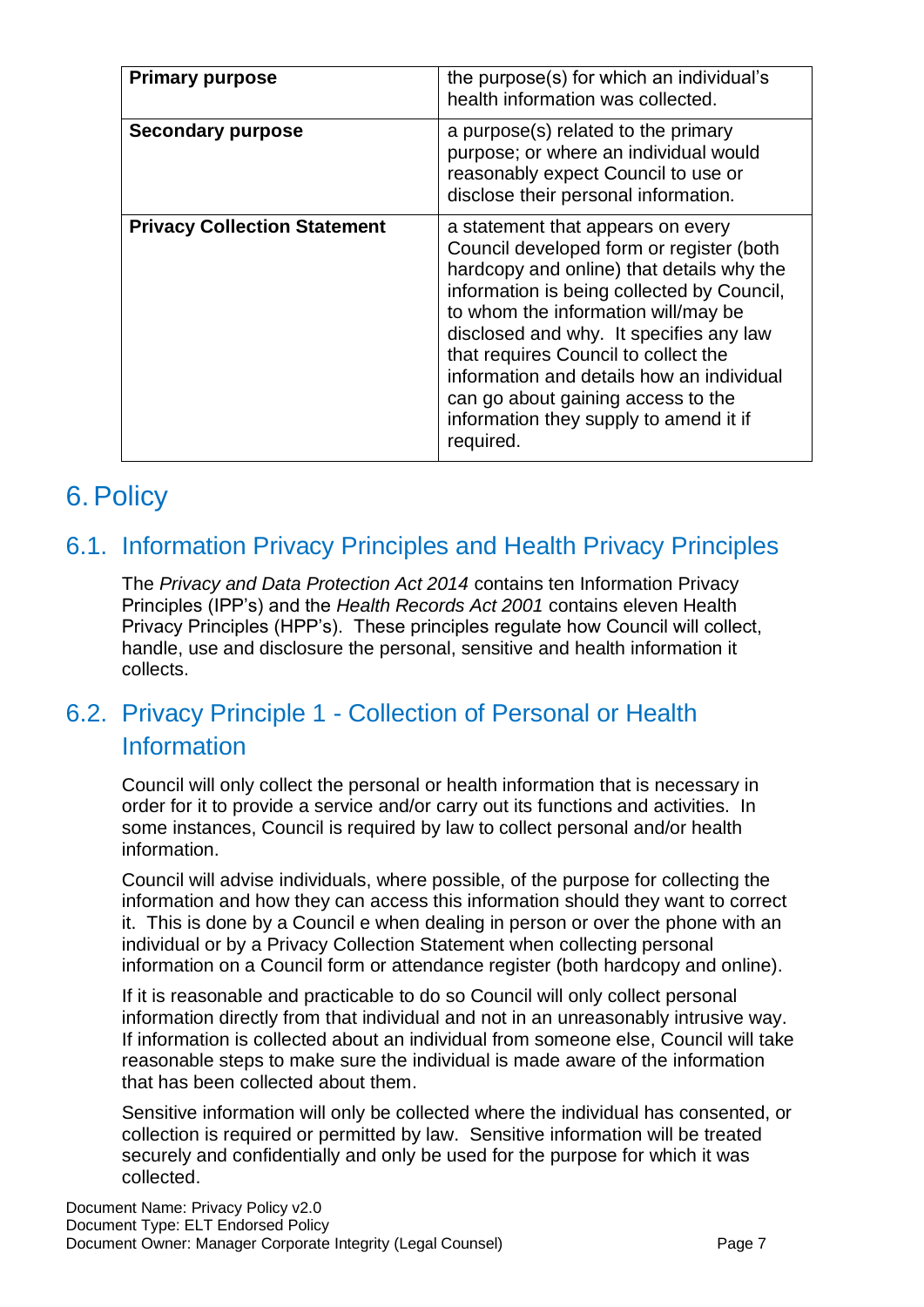## <span id="page-7-0"></span>6.3. Privacy Principle 2 - Use and Disclosure of Information

Council will not use or disclose information about an individual other than for the primary purpose for which it was collected unless one of the following applies:

- a. The secondary purpose is directly related to the primary purpose and the individual would reasonably expect Council to use and disclose their information
- b. Council has consent of the individual to do so
- c. when use or disclosure of personal or health information is necessary for research or statistical analysis that might serve public interest and it is not practical to seek the individual's consent before the use or disclosure, and it is not possible for the purpose of that research to be achieved without disclosure of the information
- d. when use or disclosure of health information is for the purpose of administering health services or training provided to Council employees and it is not possible to meet that purpose without disclosure of the information, and reasonable steps have been taken to de-identify the information. In this instance, the information will not be published in any form that may be generally available
- e. Council is permitted or required by law or it is in the interests of public safety to do so
- f. The individual is incapable of giving consent (as defined in the *Health Records Act 2001*)
- g. in accordance with legislative requirements.

When authorised or required by law, Council may also disclose personal information to:

- debt collection agencies
- government agencies including but not limited to; the Department of Human Services, the Victorian Workcover Authority and Road Traffic Authority
- law enforcement agencies, including the courts and the Victoria Police
- other agencies in the course of an investigation and defence of legal claims against Council
- other individuals or organisations, only if Council believes that the disclosure is necessary to lessen or prevent a serious and imminent threat to an individual's life, health, safety or welfare or a serious threat to public health, safety or welfare.
- other work areas within Council to assist with the efficient processing of enquiries.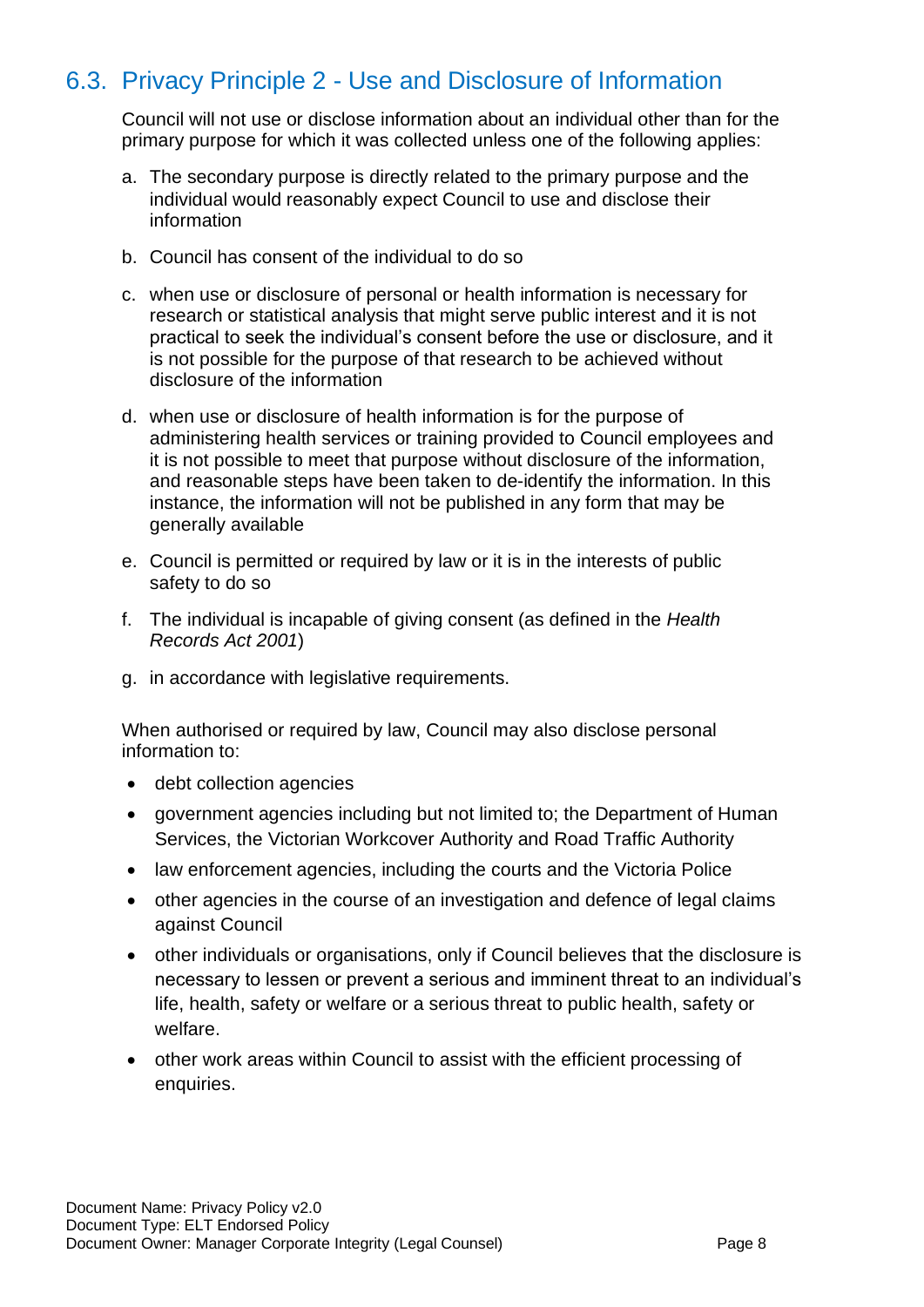Submissions to Council:

- Council may disclose personal information to a contracted service providers if it is necessary for the contractor to carry out a specific task. All third party contracted service providers are bound by the IPP's in the same way as a Council employee.
- Personal information collected as part of a submission to Council as part of advisory committee, community consultation and engagement will be made available to Councillors and included in Council reports and working documents.
- Personal information provided by an individual as part of a written public submission to a Council or committee meeting may be included in the published agenda and minutes of the meeting. These documents are displayed online and available in hardcopy format for an indefinite period of time. Any individual who addresses a public Council or committee meeting will be heard and may be seen on the live stream. Any audio and video capture on the night will be recorded. Further information on the live streaming of Council meetings can be found in Council's Live Streaming of Public Meetings Policy.

#### <span id="page-8-0"></span>6.4. Privacy Principle 3 – Data Quality

Council will take reasonable steps to ensure that all personal and health information collected, used or disclosed is accurate, complete, up to date and relevant to its functions or activities.

Council will systematically append and/or update any new personal information you provide to your existing customer record. This ensures that your customer record is complete and up to date.

You may request that Council amend any personal and health information you have supplied to it.

## <span id="page-8-1"></span>6.5. Privacy Principle 4 – Data Security and Retention

Council will take all reasonable measures to ensure personal and health information is stored safely and securely to prevent information from misuse, loss or unauthorised access, modification or disclosure.

Personal and health information will be managed confidentially and securely and destroyed in accordance with relevant legislation specifically the Public Records Act 1973 and the relevant Retention and Disposal Authority from the Public Records Office Victoria.

#### <span id="page-8-2"></span>6.6. Privacy Principle 5 – Openness

Council will make a copy of this Privacy Policy available for download from its website or a copy can be provided on request from Council's Privacy Officer by calling 1300 179 944 or emailing **[governance@hobsonsbay.vic.gov.au](mailto:governance@hobsonsbay.vic.gov.au)**

On request by an individual, Council will take reasonable steps to let the individual know, generally, what sort of personal information it holds, for what purposes, and how it collects, holds uses and discloses that information.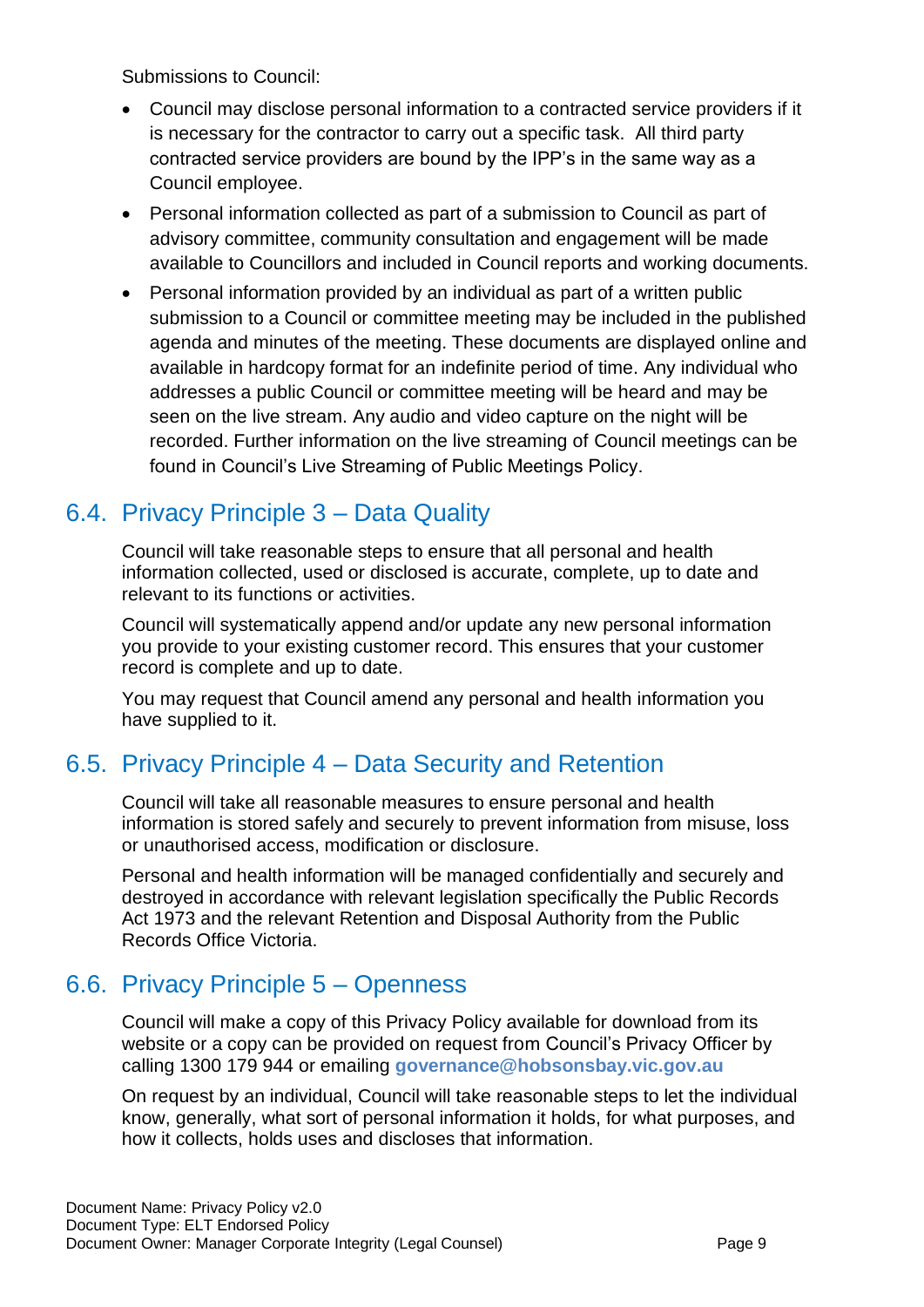## <span id="page-9-0"></span>6.7. Privacy Principle 6 - Access and Correction

Individuals have a right to request access to any personal or health information held about them by Council. If an individual believes that their information is inaccurate, incomplete or out of date, they may request Council to correct it.

Council can deny access to personal and health information in accordance with the exemptions detailed in the *Privacy and Data Protection Act 2014* and the *Health Records Act 2001.*

Examples of why Council might deny access to the information include:

- a. The matter relates to legal proceedings and the Freedom of Information Act 1982 applies
- b. The release would pose a serious threat to life or health of any person
- c. The information is classified confidential.

Where Council denies an individual access to their information it will advise the individual of the reasons for the denial as soon as practicable.

Generally, requests for access and correction of documents containing health information are managed under the *Freedom of Information Act 1982 (Vic).*

Requests for personal information may be deal with informally for example, outside of the Freedom of Information Act 1982. Please contact the Council's Privacy Officer on 1300 179 944 or via email

**[governance@hobsonsbay.vic.gov.au](mailto:governance@hobsonsbay.vic.gov.au)** to discuss your requirements.

Requests for amendments must be made in writing and addressed to the Privacy Officer, Hobsons Bay City Council, PO BOX 21 ALTONA VIC 3018. Alternatively, you may email **[governance@hobsonsbay.vic.gov.au](mailto:governance@hobsonsbay.vic.gov.au)**. In your written correspondence, you must specify an address to which a decision notice can be sent to the person making the request; specify the matters in respect of which the person making the request believes the personal affairs information is inaccurate, incomplete, out of date or misleading; and specify the amendments the person making the request wishes to be made.

#### <span id="page-9-1"></span>6.8. Privacy Principle 7 – Unique Identifiers

Council will not assign, adopt, use or disclose or require unique identifiers from individuals unless it is necessary to enable Council to carry out any of its functions efficiently.

Council will only use or disclose unique identifiers assigned to an individual by another organisation (such as a driver's licence number, a passport number or a Medicare card number) if it is required in order for Council to carry out its functions or where it has obtained the consent of the individual to use and disclose this information.

#### <span id="page-9-2"></span>6.9. Privacy Principle 8 – Anonymity

Council will, where it is lawful and practicable, give individuals the option of not identifying themselves when entering into transactions with Council or supplying information.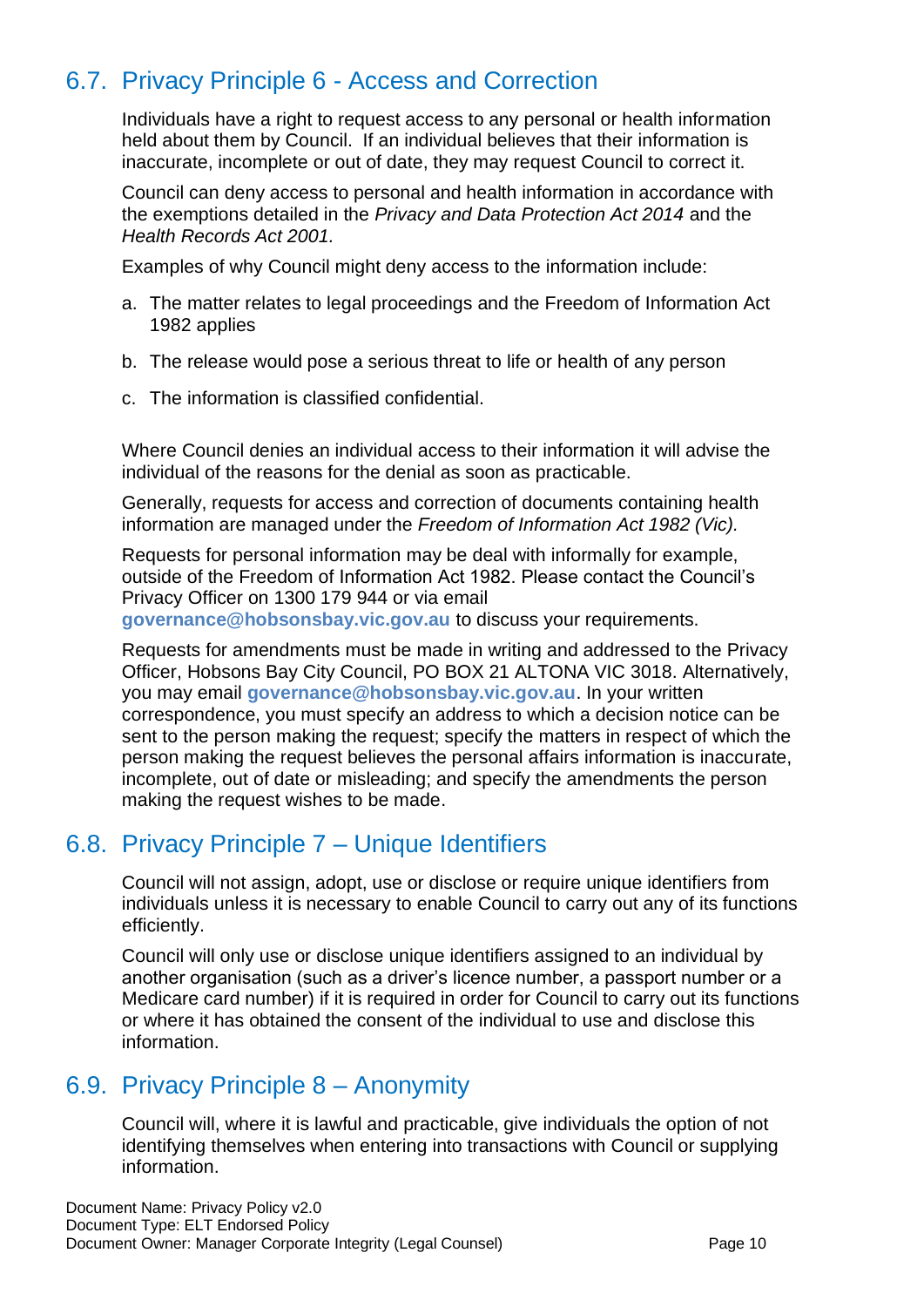Council will ensure that individuals are aware of any limitations to services if the information requested is not provided. For example, Council cannot send an eNewsletter if an individual does not provide their email address in the online registration form.

#### <span id="page-10-0"></span>6.10.Privacy Principle 9 – Trans-border Data Flows

Council may transfer personal or health information about you to an individual or organisation outside of Victoria only in limited circumstances outlined in the Privacy and Data Protection Act 2014 and the Health Records Act 2001. For example, Council may transfer information about an individual where required or requested by law; with consent of the individual; where the transfer is necessary for the performance of a contract between an individual and the organisation; where the transfer is necessary for the conclusion or performance of a contract that is in the interest of the individual and is between Council and a third party; and where reasonable steps have been taken to ensure the information transferred will not be held, used or disclosed by the recipient of the information inconsistently with the Information Privacy Principles (IPP's) and the Health Privacy Principles (HPP's). Council may use cloud computing services based outside Victoria, however it will need to take reasonable steps to ensure that the information which it transfers will not be held, used or disclosed by the host or recipient of the information inconsistently with the Victorian Information Privacy Principles and Health Privacy Principles. Council must be assured that the hosts or recipients of information are subject to laws and/or binding contractual arrangements that provide similar protections to that afforded under the Privacy and Data Protection Act 2014

## <span id="page-10-1"></span>7. Closed Circuit Television (CCTV), Time Lapse Photography and Drones

Council operates CCTV systems at fixed and mobile locations across the municipality. CCTV cameras are installed on Council properties for the purposes of security. Upon request, Council may provide the CCTV footage to Victoria Police or another agency requiring the footage for the purposes of evidence of criminal activity or insurance.

Council also operates time lapse photography at construction sites for the purpose of recording a project's progress. Time lapse cameras are not installed on construction sites for the purposes of security. However, where criminal activity occurs, Council may release the footage showing the criminal activity to Victoria Police or another agency requiring the images for the purposes of evidence.

Council will ensure that signage indicating the presence of CCTV cameras and time lapse cameras is installed.

Drone technology is used by Council for the purposes of monitoring and recording building maintenance, environmental surveys and/or for promotional purposes.

All the data collected from CCTV, drones and time lapse photography will only be used, stored, accessed, disclosed and disposed of in accordance with the Privacy and Data Protection Act 2014, the Surveillance Devices Act 1999 and any other relevant legislation.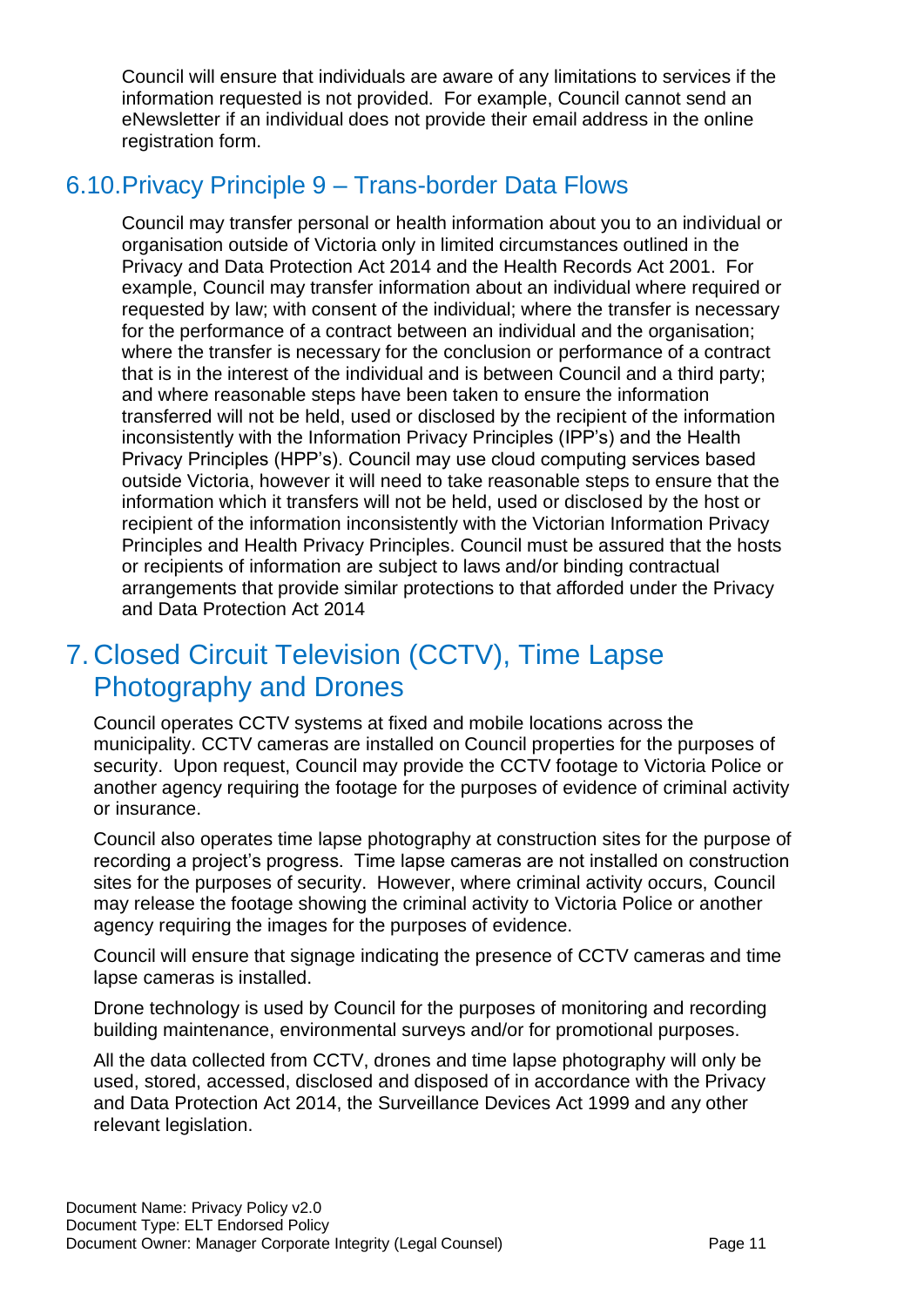## <span id="page-11-0"></span>8. Complaints and Privacy Breaches

If an individual feels aggrieved by Council's collection or handling of their personal or health information, they can make a complaint to Council's Privacy Officer by calling 1300 179 944, made in writing and addressed to the Privacy Officer at Hobsons Bay City Council, PO Box 21, Altona VIC 3018, or emailing Council at **[governance@hobsonsbay.vic.gov.au](mailto:governance@hobsonsbay.vic.gov.au)**.

The complaint will be investigated within five business days and a written response will be provided.

Alternatively, individuals may make a complaint directly to the Office of the Victorian Information Commissioner (OVIC) by sending written correspondence to PO Box 24274, Melbourne VIC 3001, calling 1300 006 842 or emailing **[enquiries@ovic.vic.gov.au](mailto:enquiries@ovic.vic.gov.au)**.

Moreover, individuals may make a complaint directly to the Health Complaints Commissioner by visiting their **[website](https://hcc.vic.gov.au/)** - **[https://hcc.vic.gov.au](https://hcc.vic.gov.au/)**, or calling 1300 582 113.

The Commissioner may decline to hear the complaint if the individual has not made a complaint to Council first.

As soon as a Council employee becomes aware of a breach or potential privacy breach, they are to notify their supervisor and take immediate action to contain the breach. When a breach has been confirmed, the supervisor will notify the relevant manager and Council's Privacy Officer.

Council will complete four key steps once a complaint, enquiry has been received or has become aware that a breach has occurred. These steps are:

- (1) breach containment and preliminary assessment
- (2) evaluation of the risks associated with the breach
- (3) Remediate and notification and
- (4) prevention.

## <span id="page-11-1"></span>9.Staff Training and Awareness

All Council employees, including contractors and volunteers, are required to attend a privacy awareness training session as part of their induction into the organisation. Existing staff members are required to attend a refresher session every three years.

The Employee Code of Conduct specifically addresses the issue of Privacy and Protection of Information as well as Confidentiality of information. All staff are given a copy of the Code when they commence with the Council as part of their induction package.

A copy of the Council's Privacy Policy is available on both the intranet and Council's website.

## <span id="page-11-2"></span>10. Responsibilities

Councillors and Council employees, including contractors and volunteers, are responsible for ensuring that they understand their responsibilities and adhere to the requirements set out in this policy.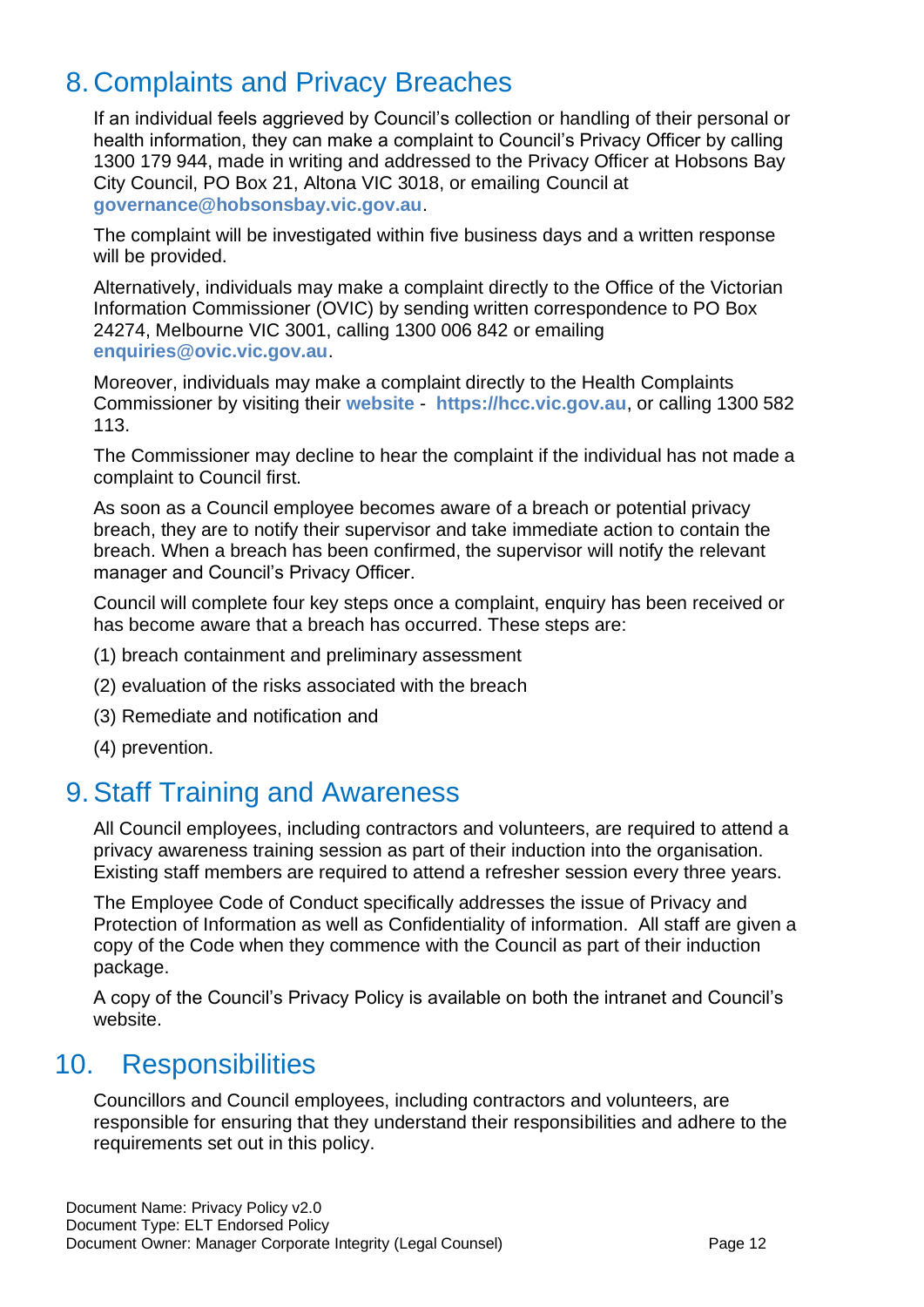The Freedom of Information Officer is to manage requests to access or obtain copies of documents.

The Governance department is to ensure compliance and the implantation of this policy, as well as make necessary amendments to this policy every three years or otherwise in accordance with any changes in the legislation.

## <span id="page-12-0"></span>11. Related documents

Employee Code of Conduct Records Management Policy CCTV in Public Places Policy

## <span id="page-12-1"></span>12. Related legislation

Local Government Act 2020 Local Government Act 1989 Privacy and Data Protection Act 2014 Health Records Act 2001 Freedom of Information Act 1982 Surveillance Devices Act 1999 Public Records Act 1973

#### <span id="page-12-2"></span>13. Review date

This policy will be reviewed three years from the date of endorsement by Council's Executive Leadership Team, unless it is required to be updated sooner.

# <span id="page-12-3"></span>14. Further information

For further information concerning this policy please contact Council's Privacy Officer on 1300 179 944 and/or **[governance@hobsonsbay.vic.gov.au](mailto:governance@hobsonsbay.vic.gov.au)**.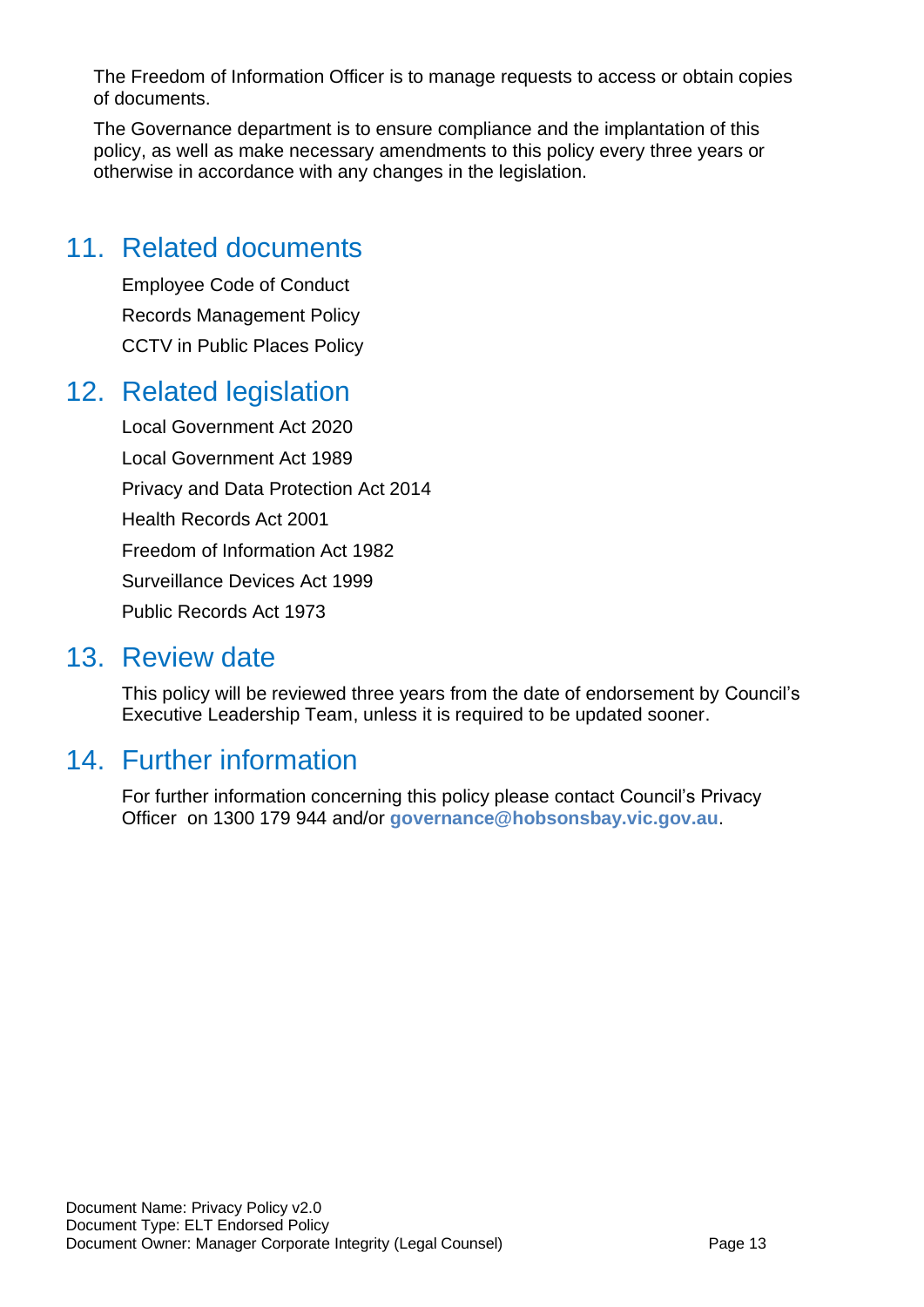## <span id="page-13-0"></span>15. Document control

| <b>Policy Name</b>             | <b>Privacy Policy</b>                       |
|--------------------------------|---------------------------------------------|
| Object ID                      | A                                           |
| <b>Agility Document Number</b> |                                             |
| <b>Responsible Directorate</b> | <b>Corporate Services</b>                   |
| <b>Policy Owner</b>            | Manager Corporate Integrity (Legal Counsel) |
| <b>Policy Type</b>             | <b>ELT Endorsed Policy</b>                  |
| Date Adopted by ELT            | 24 January 2022                             |
| <b>Review Date</b>             | 24 January 2025                             |

## <span id="page-13-1"></span>16. Version history

| <b>Version</b><br><b>Number</b> | <b>Date</b>     | <b>Authorised by</b>                           |
|---------------------------------|-----------------|------------------------------------------------|
| 1.0                             | 29/10/2009      | Chris Eddy                                     |
| 1.2                             | 23/02/2016      | Julie Brne / Roger Verwey                      |
| 1.2                             | 17/03/2016      | Julie Brne / Roger Verwey                      |
| 2.0                             | 24 January 2022 | Endorsed by ELT (subject to review<br>by SLT)* |
|                                 | 2 February 2022 | <b>Reviewed by SLT</b>                         |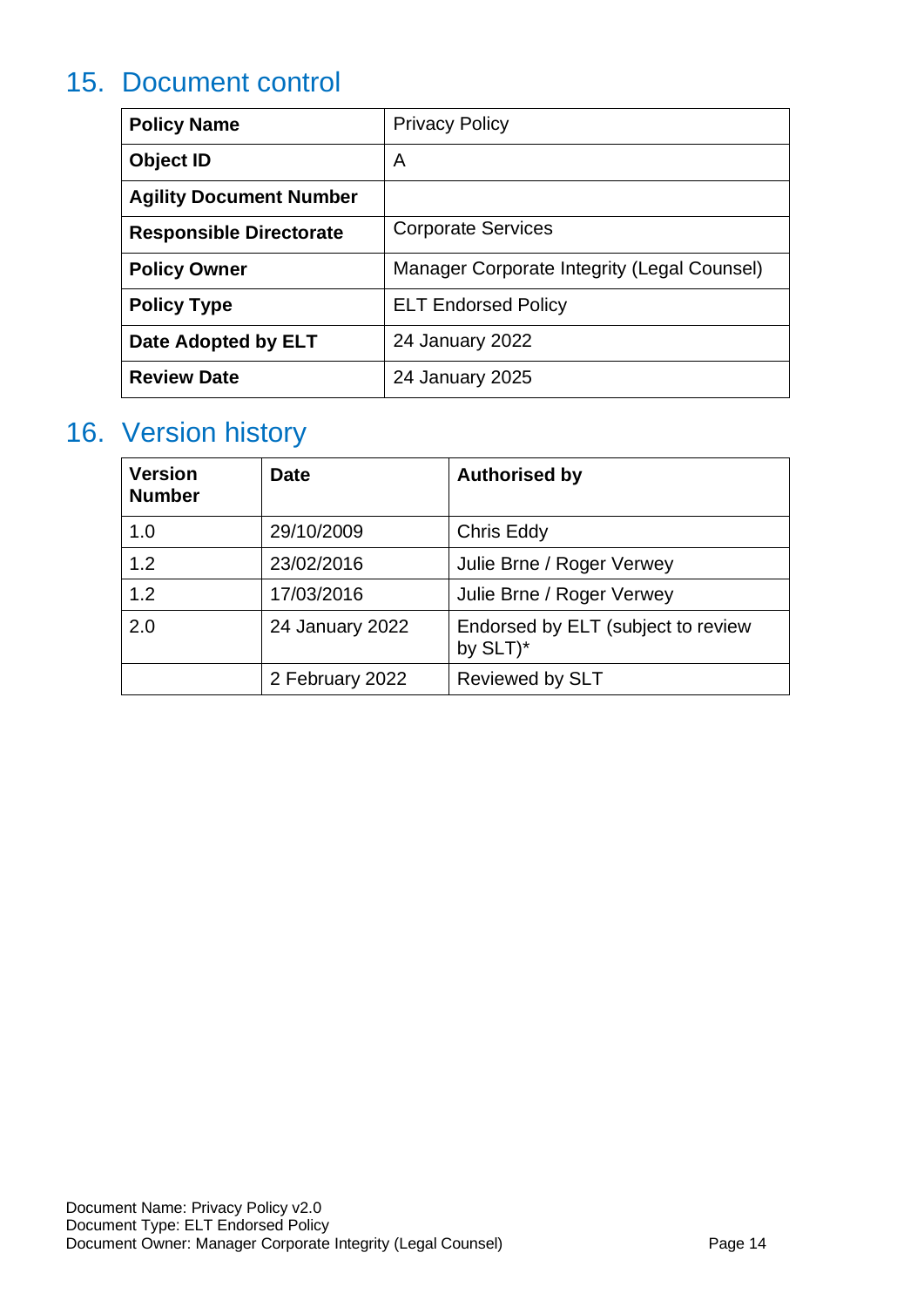# <span id="page-14-0"></span>17. Appendices

#### **Appendix A**

#### **Information Privacy Principles (IPP's) -** *Privacy and Data Protection Act 2014* (Vic)

| No. | Subject                   |                  | <b>Key Principles</b>                                                                                                                                                                                                                                                                                   |
|-----|---------------------------|------------------|---------------------------------------------------------------------------------------------------------------------------------------------------------------------------------------------------------------------------------------------------------------------------------------------------------|
| 1.  | Collection                | 1.1              | An organisation (including a person) must not collect personal information<br>about an individual unless the information is necessary for one or more of its<br>functions or activities                                                                                                                 |
|     |                           | 1.3              | At or near the time of collection, the organisation must notify the individual of<br>a range of prescribed matters including the identity of the organisation, the<br>purpose, proposed use and disclosure, right to access etc                                                                         |
| 2.  | Use and<br>disclosure     | 2.1              | An organisation must not use or disclose personal information about an<br>individual for a purpose (the secondary purpose) other than the primary<br>purpose of collection unless a prescribed exception applies                                                                                        |
| 3.  | Data quality              | 3.1              | An organisation must take reasonable steps to make sure that the personal<br>information it collects, uses or discloses is accurate, complete and up to date                                                                                                                                            |
| 4.  | Data security             | 4.1              | An organisation must take reasonable steps to protect personal information it<br>holds from misuse and loss and from unauthorised access, modification or<br>disclosure                                                                                                                                 |
|     |                           |                  | An organisation must take reasonable steps to destroy or permanently de-<br>identify personal information if it is no longer needed for any purpose                                                                                                                                                     |
| 5.  | Openness                  | 5.1              | An organisation must set out in a document clearly expressed policies on its<br>management of personal information. The organisation must make the<br>document available to anyone who asks for it                                                                                                      |
|     |                           | 5.2              | On request by a person, an organisation must take reasonable steps to let<br>the person know, generally, what sort of personal information it holds, for<br>what purposes, and how it collects, holds, uses and discloses that<br>information                                                           |
| 6.  | Access and<br>correction  | 6.1              | If an organisation holds personal information about an individual, it must<br>provide the individual with access to the information on request by the<br>individual, except to the extent that prescribed exceptions apply                                                                              |
|     |                           | 6.5              | If an organisation holds personal information about an individual and the<br>individual is able to establish that the information is not accurate, complete or<br>up to date, the organisation must take reasonable steps to correct the<br>information so that it is accurate, complete and up to date |
| 7.  | Unique<br>identifiers     | $\overline{7.1}$ | An organisation must not assign unique identifiers to individuals unless the<br>assignment of unique identifiers is necessary to enable the organisation to<br>carry out any of its functions efficiently                                                                                               |
|     |                           | 7.2              | An organisation must not adopt as its own identifier of an individual a unique<br>identifier of the individual that has been assigned by another organisation<br>unless prescribed exceptions apply                                                                                                     |
| 8.  | Anonymity                 | 8.1              | Wherever it is lawful and practicable, individuals must have the option of not<br>identifying themselves when entering transactions with an organisation                                                                                                                                                |
| 9.  | Transborder<br>data flows | 9.1              | An organisation may transfer personal information about an individual to<br>someone (other than the organisation or the individual) who is outside<br>Victoria only if prescribed conditions apply                                                                                                      |
| 10. | Sensitive<br>information  | 10.1             | An organisation must not collect sensitive information about an individual<br>unless the individual has consented or prescribed exceptions apply                                                                                                                                                        |